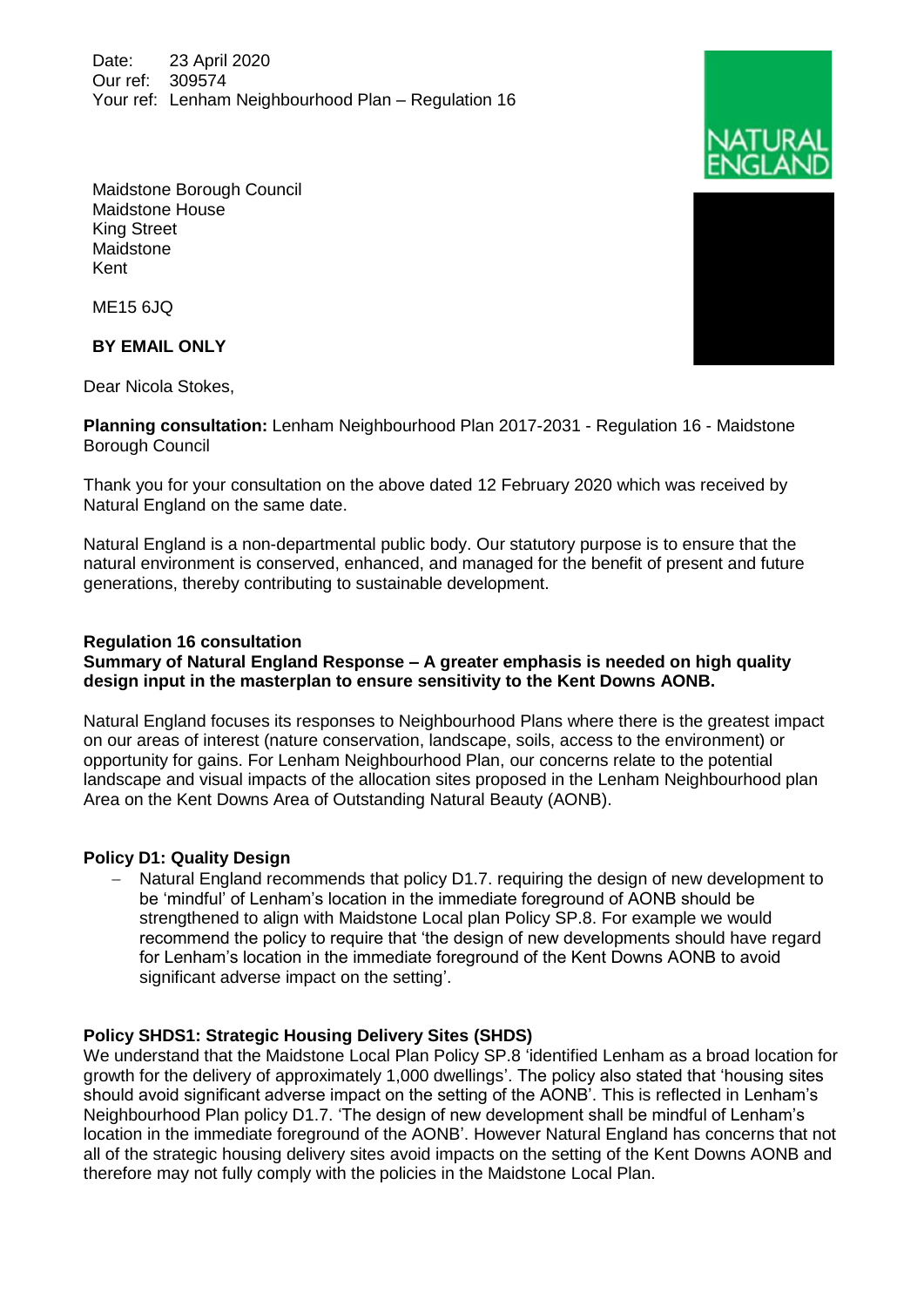### Area 1: North East of Lenham Village Extension

We note that the in the Strategic Environment Assessment, one of the noted impacts of Potential Areas of Growth 7 – Land South of Ashmills Business Park and West of East Lenham, was that due to the sloping topography, walkers using the North Downs Way National Trail/Pilgrim's Way long distance footpath will have direct views of the allocation from the Kent Downs AONB. This allocation corresponds to Area 1 in the neighbourhood plan. In addition the Landscape and Visual Impact Assessment (LVIA) found that SHDS1 would be viable from viewpoint: Lenham Quarry SSSI and that sensitivity of the view was high. Therefore a more detailed LVIA undertaken in accordance with the *Guidelines for Landscape and Visual Impact Assessment* (GLVIA 3rd edition) should be used to inform the design, scale and layout of the site to ensure it is sensitive to the Kent Downs AONB. In addition the suitability and effectiveness of mitigation and enhancement measures need to be carefully considered. High density housing may not be suitable in this location due to the associated change in landscape character. Any development at this site would need to incorporate features which maintain and enhance the rural and open landscape of the site, and the green infrastructure network in order to ensure the neighbourhood plan to complies with paragraph 127 and 170 of the NPPF.

General comments for all allocations:

- As parts of Lenham are within the Kent Downs Area of Outstanding Natural Beauty (AONB), all development must protect and enhance the character of the Kent Downs AONB as per policies 4.106 – 4.110 of the Maidstone Local Plan. Lenham Parish Council and the Neighbourhood Plan should conserve and enhance these characteristics in line with the objectives of the Kent Downs AONB Management Plan.
- The allocation sites have the potential to result in changes to the key characteristics of the Kent Downs AONB by impacting short and long distance views. The LVIA produced has found that all 7 SHDS can be seen from one of the 7 chosen viewpoints. A thorough assessment through the LVIA process should therefore be used to inform the site design and layout, to ensure they are driven by the capacity of the landscape and comply with policies 4.106 – 4.110 of the Maidstone Local Plan.
- Although it is pleasing to see a Masterplanning Report has been produced, further detail is needed. Given the sensitive location of Lenham Village in the setting of the Kent Downs AONB the masterplan should be used to lead the strategic housing delivery to ensure appropriate mitigation and enhancement measures are embedded in the design from the outset. The master plan therefore needs further details to show consideration for the function, design and management of the allocation sites to ensure they meet the needs of the development and the local communities whilst conserving and enhancing the setting of the Kent Downs AONB.
- Natural England advises that any advice provided by the Kent Downs AONB unit on these allocations is given full consideration. Their knowledge of the site and its wider landscape setting, together with the aims and objectives of the Kent Downs AONB management plan, will be a valuable contribution. In particular we agree with their recommendation for the requirement for structural tree planting.
- Natural England advises that these developments provide a key opportunity to provide a demonstrable net gain in biodiversity. Net gain through development is a key principle in the government's [25 Year Environment Plan,](https://www.gov.uk/government/publications/25-year-environment-plan) and Defra has recently consulted on making it mandatory. It is also required by national planning policy in the National Planning Policy [Framework.](https://www.gov.uk/government/publications/national-planning-policy-framework--2) Biodiversity net gain should therefore be sought for all allocations, in the form of on-site or off-site enhancements.
- Natural England advise that Sustainable urban Drainage Systems (SuDS) should be considered where possible.

We would be happy to comment further should the need arise but if in the meantime you have any queries please do not hesitate to contact us.